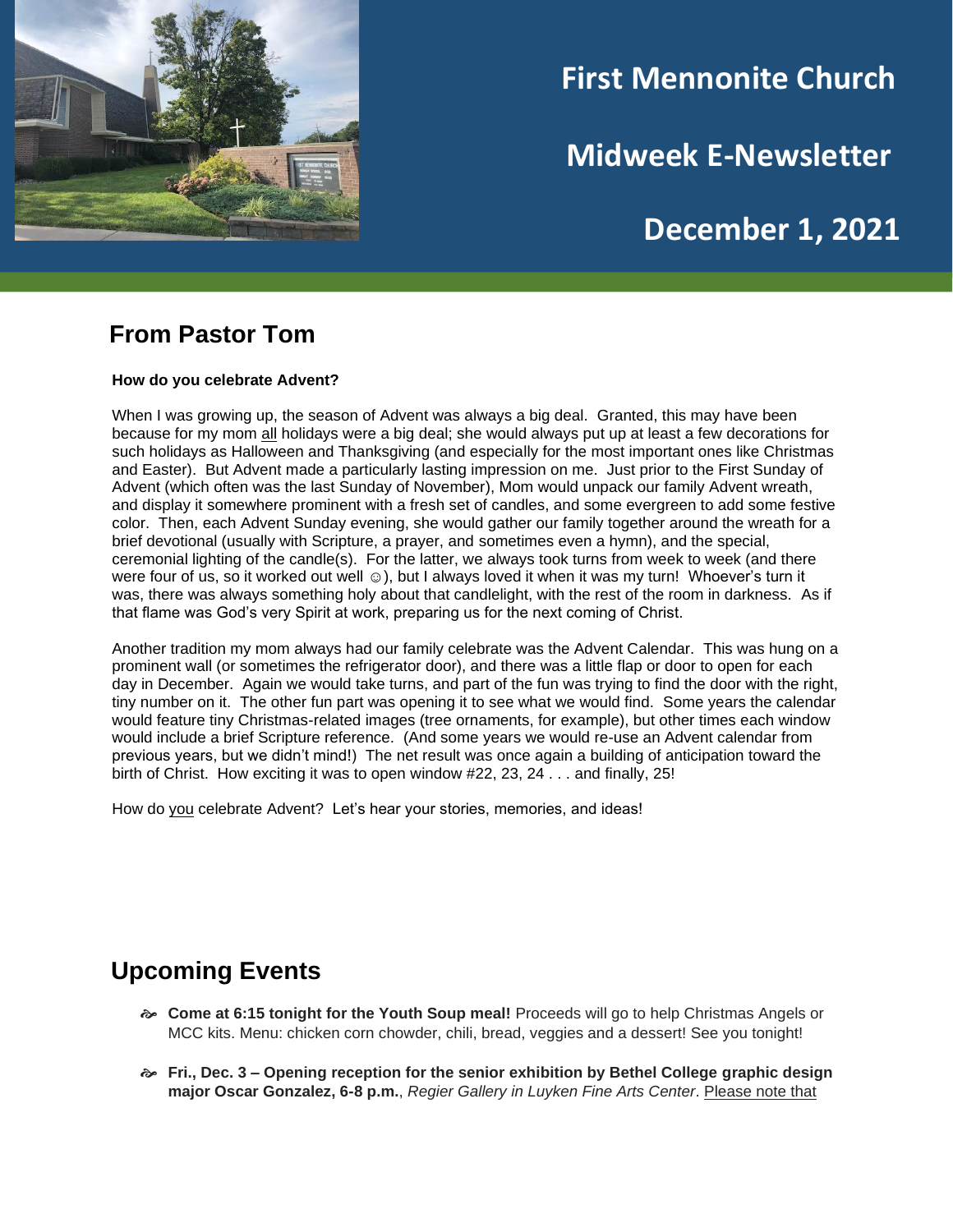this date may differ from some previously printed calendars. Bethel's current COVID-19 protocols require physical distancing to the extent possible and mask-wearing indoors with groups of 10 or more.

- **Sat., Dec. 4 – Five Places of Christmas, the annual holiday open house, includes Kauffman Museum and Goerz House on the Bethel College campus, 10 a.m.-4 p.m.** No charge for admission. The Bethel College Women's Association (BCWA) is the host at Goerz House, where there will be baked goods and other items for sale. Please plan to wear a face covering indoors and follow all COVID-19 protocols requested by the venue. (Other locations: Warkentin House, Harvey County Historical Museum and Carriage Factory Gallery, all in Newton.) \**Bakers and craft makers are invited to make items for the event. Please bring any donated goodies to Goerz House Friday, Dec. 3 from 1:30-4:30 p.m. or Saturday, Dec. 4 from 7-9 a.m.*
- **You are invited to a Hymn Sing Sunday, Dec. 5 at 6:30 p.m. at Parkview MB Church!**
- **Wed., Dec. 8 – Singalong to Christmas portions of Handel's** *Messiah* **returns in-person, 11 a.m.**, *Memorial Hall*, with chamber orchestra, soloists and student conductors. Scores provided. Bethel's current COVID-19 protocols require physical distancing to the extent possible and maskwearing indoors with groups of 10 or more.
- **The McPherson Community Brass Choir under the direction of Jerry Toews will give their Christmas Brass Concert Sunday, Dec. 12 at 7:30 p.m. in the Goessel HS gym.** This event is sponsored by the Goessel Ministerial Alliance. Note the location change accommodating for social distancing. Come and enjoy a festive brass Christmas concert!
- **Have yourself a honkin' good holiday, December 17 from 4-6 p.m.!** MCC is thrilled to host this drive-thru event again this year. Order your charcuterie box(es) today to enjoy in the comfort of your home, spread Christmas joy and order extra to give as gifts! Suggested donation per box is \$25. We're also collecting items for [MCC hygiene kits](https://mcc.org/get-involved/kits/hygiene) at this event. **Place your order by 5 p.m. on December 9**. **[Details and order form are on mcc.org.](https://mcc.org/get-involved/events/have-yourself-honkin-good-holiday)** Questions? Please call 316.283.2720.
- **Camp Mennoscah Christmas Gathering** is Dec. 18 at 2:30 p.m.! Join us in the Dining Hall at Camp Mennoscah for afternoon fun–bring games to play indoors or out. Camp will provide popcorn and generic pop. (Masks recommended and encouraged for inside activities.)

#### **Other Announcements**

- **Please bear with the church office as we undergo some technical difficulties regarding our email list.** If you notice that you have not received some emails that you should have received, please check your spam folder.
- **Poinsettias:** You are invited to share poinsettias for Advent! Please place plants in the Fellowship Hall south window area. Plants can be taken home after the December 24 Christmas Eve Service. Thank you!
- **FMC Advent Ensemble will sing during the Dec. 19 worship service. We will rehearse Dec. 5 and 19 from 9-9:30 and will prepare one or two songs.** We will rehearse with masks and will hear from the FMC Covid Task Force about singing without masks during the service. Paper/ disposable masks are, in Holly's opinion, easier for singing. Please join us as we make a joyful noise!